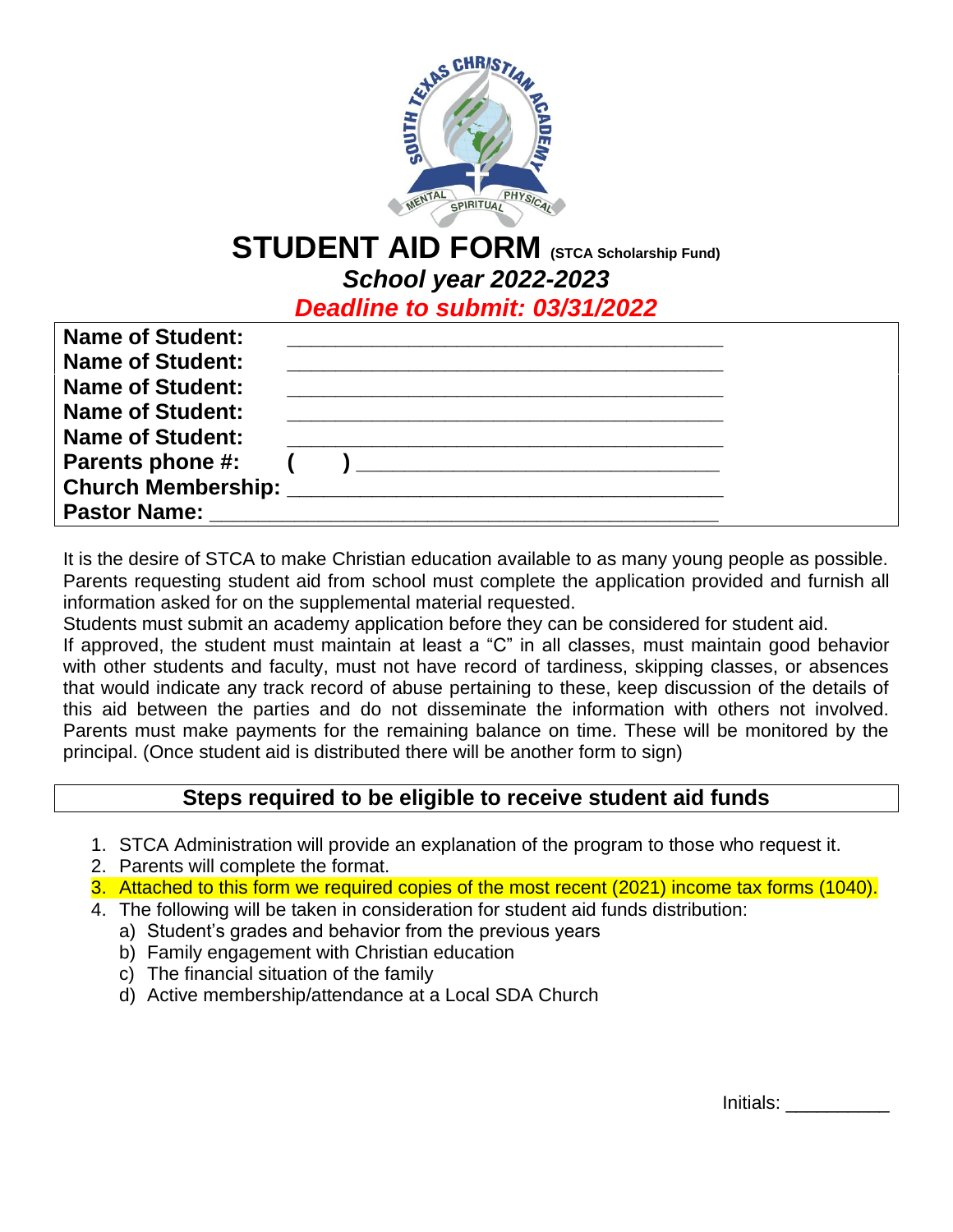#### **SECTION #1 STUDENT INFORMATION**

| City: 2008 2014 2015 2016 2017 2020 2021 2022 2023 2024 2022 2023 2024 2022 2023 2024 2022 2023 2024 2025 2026 | Zip Code: __________                                                         |
|----------------------------------------------------------------------------------------------------------------|------------------------------------------------------------------------------|
|                                                                                                                |                                                                              |
|                                                                                                                | Does student have a summer job? Yes _____ No_____ Est. earnings: ___________ |

#### **SECTION #2 PARENT/GUARDIAN INFORMATION**

Please fill in information about the parent (s) or guardian (s) who are financially responsible for the student, and the students resides with.

| City: _______________________________State: ____________________Zip Code: _____________ |  |
|-----------------------------------------------------------------------------------------|--|
|                                                                                         |  |
|                                                                                         |  |
|                                                                                         |  |
|                                                                                         |  |
|                                                                                         |  |
|                                                                                         |  |
| Is the father baptized in the SDA church?: Sí_____ No ____                              |  |
| Is the mother baptized in the SDA church?: Sí No                                        |  |

*If parents of student are divorced or separated, please fill in the following information concerning the other parent.*

| Total child support paid for student in 2018: |  |
|-----------------------------------------------|--|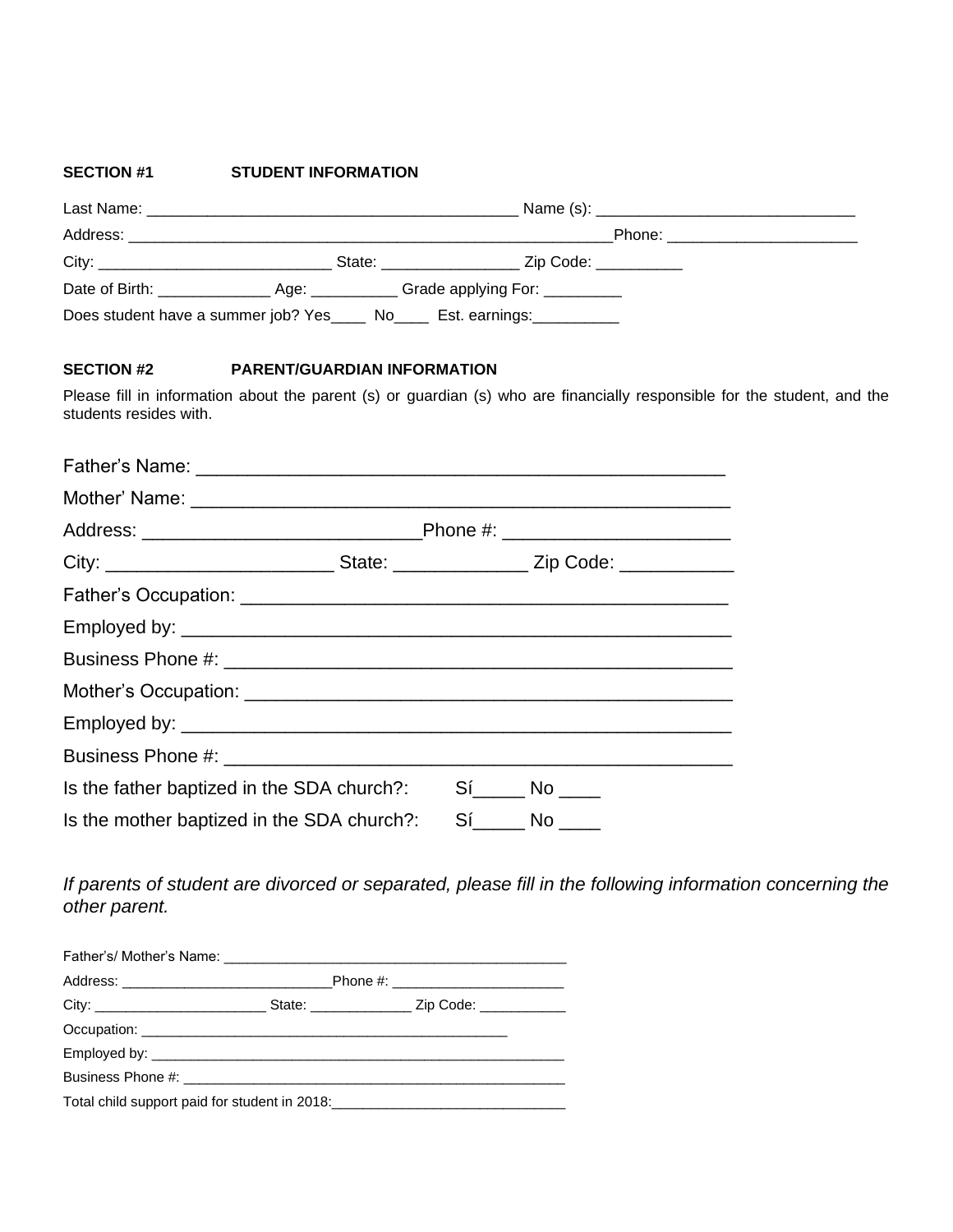# **SECTION #3 BROTHERS AND SISTERS**

| Name | Age | School<br>Attending | Yearly<br>School Cost | Amount paid<br>by parents | Aid received |
|------|-----|---------------------|-----------------------|---------------------------|--------------|
|      |     |                     |                       |                           |              |
|      |     |                     |                       |                           |              |
|      |     |                     |                       |                           |              |
|      |     |                     |                       |                           |              |
|      |     |                     |                       |                           |              |

# **SECTION #4 ASSETS OF PARENTS**

|                                                      |      |       | <b>Current Value</b> |
|------------------------------------------------------|------|-------|----------------------|
| Home                                                 |      |       | \$                   |
| Investments                                          |      |       | \$                   |
| Business (include your share of all business assets) |      |       | \$                   |
| Other real state                                     |      |       | \$                   |
| Cash, savings, and checking accounts                 |      |       | \$                   |
| <b>Motorized Vehicle:</b>                            | Make | Model | \$                   |
| Purchase price: \$<br>Year:                          |      |       |                      |
|                                                      |      |       |                      |
| <b>Motorized Vehicle:</b>                            | Make | Model | \$                   |
| Purchase price: \$                                   |      |       |                      |
| Year:                                                |      |       |                      |
|                                                      |      |       | \$                   |
| Trailers, Campers, or Boats:<br>Purchase price: \$   | Make | Model |                      |
| Year:                                                |      |       |                      |
|                                                      |      |       |                      |
|                                                      |      |       |                      |